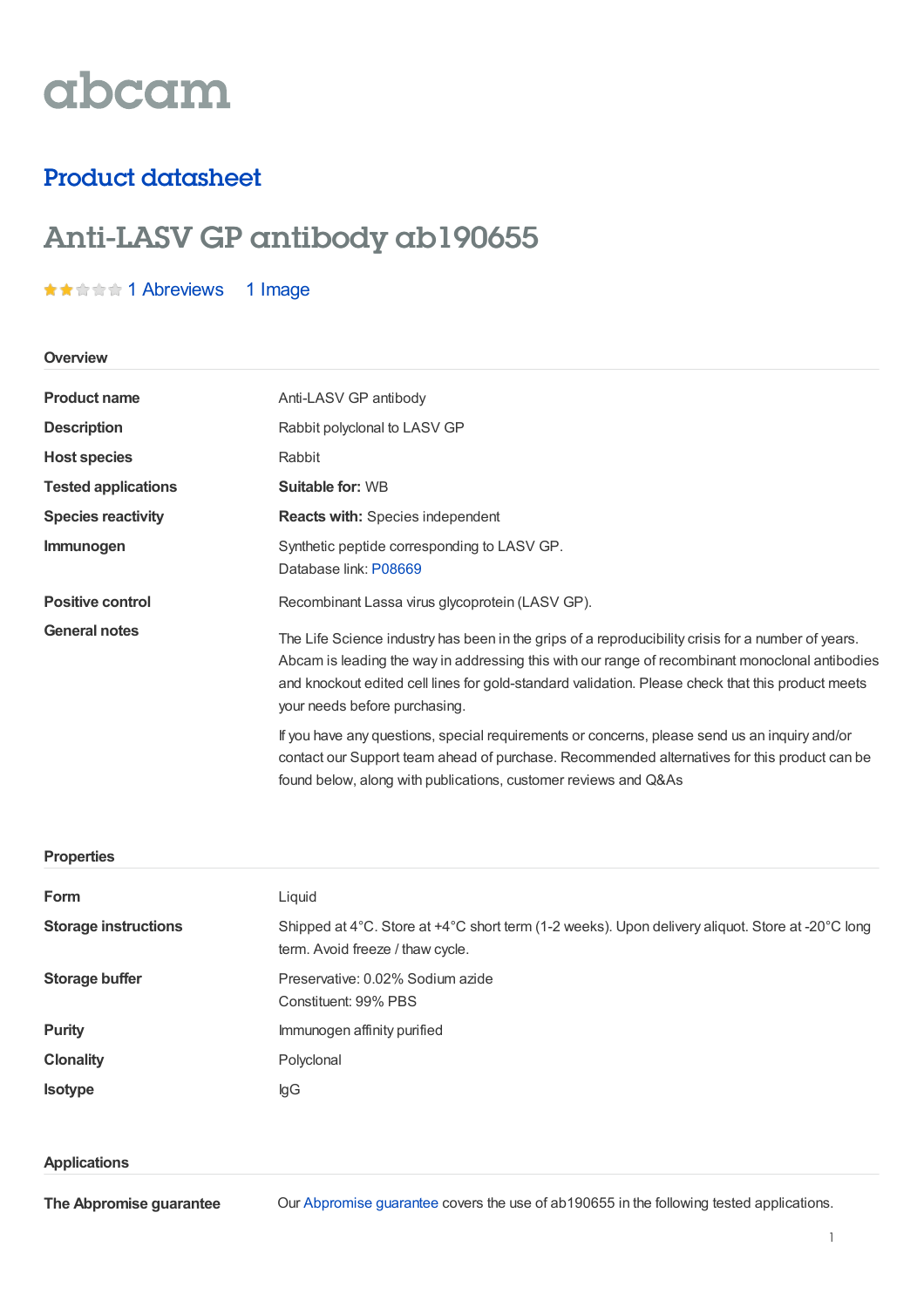The application notes include recommended starting dilutions; optimal dilutions/concentrations should be determined by the end user.

| <b>Application</b> | <b>Abreviews</b> | <b>Notes</b>                                                             |
|--------------------|------------------|--------------------------------------------------------------------------|
| <b>WB</b>          | ★★☆☆☆(1)         | Use a concentration of 0.1 µg/ml. Predicted molecular weight: 56<br>kDa. |

#### **Target**

**Cellular localization** Host cell membrane; Host membrane; Viral envelope protein; Virion.

#### **Images**



**Please note:** All products are "FOR RESEARCH USE ONLY. NOT FOR USE IN DIAGNOSTIC PROCEDURES"

#### **Our Abpromise to you: Quality guaranteed and expert technical support**

- Replacement or refund for products not performing as stated on the datasheet
- Valid for 12 months from date of delivery
- Response to your inquiry within 24 hours
- We provide support in Chinese, English, French, German, Japanese and Spanish
- Extensive multi-media technical resources to help you
- We investigate all quality concerns to ensure our products perform to the highest standards  $\bullet$

If the product does not perform as described on this datasheet, we will offer a refund or replacement. For full details of the Abpromise, please visit <https://www.abcam.com/abpromise> or contact our technical team.